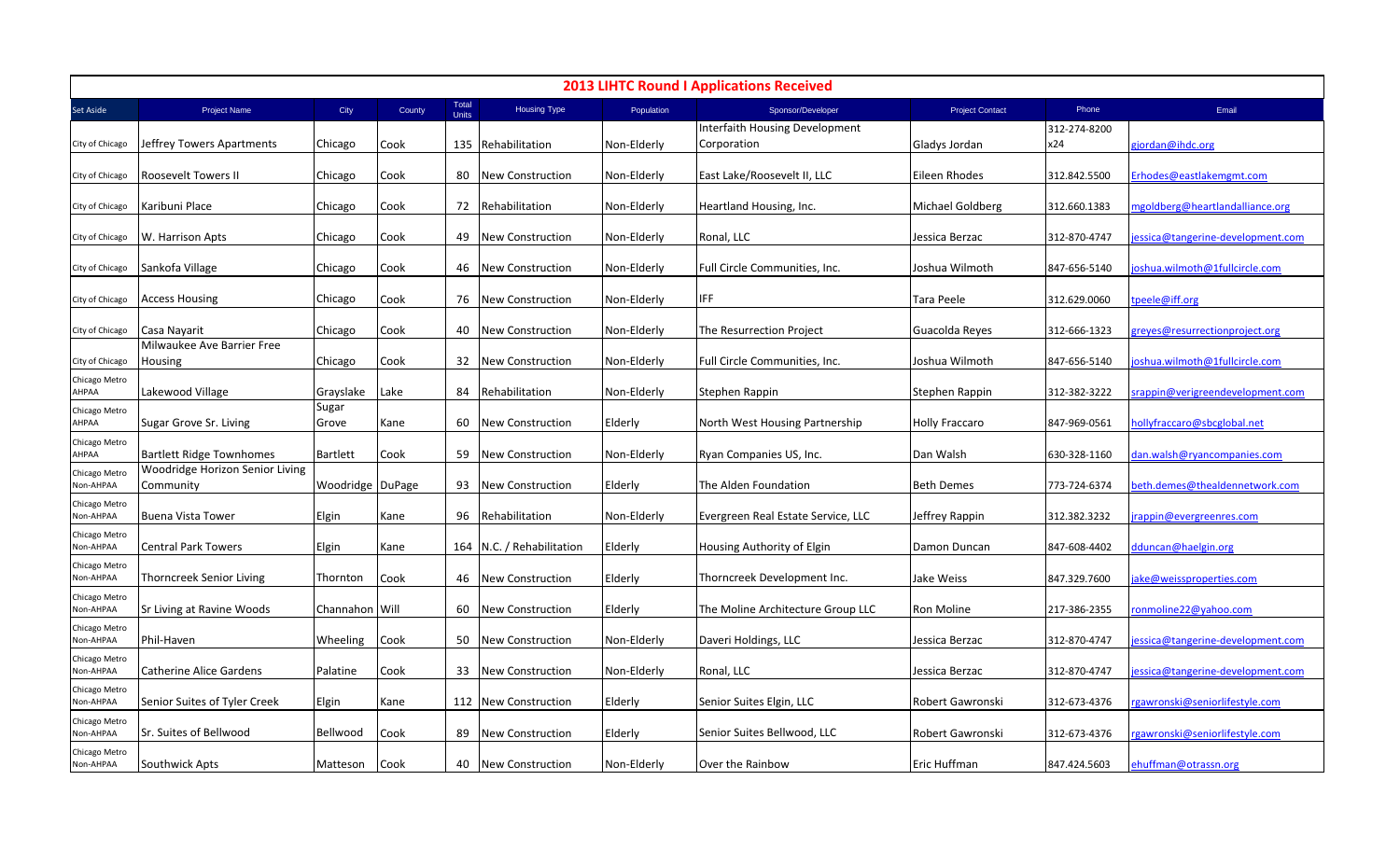| <b>2013 LIHTC Round I Applications Received</b> |                                             |                      |               |                       |                         |             |                                                                                |                        |                            |                                 |  |
|-------------------------------------------------|---------------------------------------------|----------------------|---------------|-----------------------|-------------------------|-------------|--------------------------------------------------------------------------------|------------------------|----------------------------|---------------------------------|--|
| Set Aside                                       | Project Name                                | City                 | County        | Total<br><b>Units</b> | <b>Housing Type</b>     | Population  | Sponsor/Developer                                                              | <b>Project Contact</b> | Phone                      | Email                           |  |
| Chicago Metro<br>Non-AHPAA                      | Wisdom Village of Northlake                 | Northlake            | Cook          | 71                    | <b>New Construction</b> | Elderly     | <b>Turnstone Development Corporation</b>                                       | <b>Bill Schneider</b>  | 312-453-0615               | oschneider@turnstonedev.org     |  |
| Other Metro                                     | <b>May Building</b>                         | Edwardsvill<br>e     | Madison       | 70                    | <b>New Construction</b> | Elderly     | <b>Madison County Housing Authority</b>                                        | Dorothy Hummel         | 618.345.5142,<br>Ext. 1103 | DorothyHummel@mchail.org        |  |
| Other Metro                                     | Laborers' Home Development III              | East Peoria Tazewell |               | 60                    | Rehabilitation          | Elderly     | Laborers' Home Development Corp.                                               | Michael Goetz          | 217-522-3381               | nikeg1116@yahoo.com             |  |
| Other Metro                                     | The Villas at Vinegar Hill                  | Springfield Sangamon |               | 92                    | <b>New Construction</b> | Elderly     | Capital City Coalition fka Springfield<br>Human Services and Housing Developer | Dan R. Long            | 217-782-5322               | dlong@ilga.gov                  |  |
| Other Metro                                     | Limestone Bluff Townhomes                   | Bartonville   Peoria |               | 30                    | New Construction        | Non-Elderly | Tom Monico / Diane Hawley                                                      | Tom Monico             | 847-998-4764               | com@thomasthomasassociates.com  |  |
| Other Metro                                     | The Cottages at Cathedral Square Belleville |                      | St. Clair     | 32                    | <b>New Construction</b> | Elderly     | Metropolitan Housing Development<br>Corporation                                | Rich Gonzalez          | 312-236-9673               | netrohouse@aol.com              |  |
| Other Metro                                     | Sinai Village II                            | East St.<br>Louis    | St. Clair     | 30                    | New Construction        | Non-Elderly | Mt. Sinai Development Corporation                                              | Dennis Jackson         | 618-482-3440               | sinai@ameritech.net             |  |
| Other Metro                                     | <b>Wildberry Village Apts</b>               | Rockford             | Winnebago     | 74                    | Rehabilitation          | Non-Elderly | Bedrock Capital Group, LLC                                                     | David Weiss            | 414-228-3501               | david@generalcapitalgroup.com   |  |
| Other Metro                                     | Vermillion Disability SLF                   | Peoria               | Peoria        |                       | 105 New Construction    | Non-Elderly | Vermillion Enterprises, LLC                                                    | Dave Cocagne           | 312.239.3534               | dave@vermiliondevelopment.com   |  |
| Other Metro                                     | Kankakee Sr Housing                         | Kankakee             | Kankakee      | 70                    | <b>New Construction</b> | Elderly     | Mercy Housing Lakefront                                                        | Mark Angelini          | 312-878-1911               | mangelini@mercyhousing.org      |  |
| Other Metro                                     | Bloomington-Normal Scattered                | Bloomingto           | McLean        | 32                    | Rehabilitation          | Non-Elderly | Brinshore Development, LLC                                                     | David Brint            | 847-562-9400               | lavidb@brinshore.com            |  |
| Other Metro                                     | Nehemiah III                                | Springfield Sangamon |               | 30                    | New Construction        | Non-Elderly | Nehemiah Expansion, Inc. NFP                                                   | Silas Johnson          | 217-544-1424               | calvarymchurch@sbcglobal.net    |  |
| Non-Metro                                       | <b>Staunton Senior Apartments</b>           | Staunton             | Macoupin      | 48                    | <b>New Construction</b> | Elderly     | Willow Grove, Inc.                                                             | Robert Barker          | 217-726-5701               | bbarker1328@msn.com             |  |
| Non-Metro                                       | Jefferson Square Apartments                 | Sullivan             | Moultrie      | 20                    | Rehabilitation          | Elderly     | MACO Development Company, L.L.C.                                               | Jason Maddox           | 573-448-3000               | ason@macocompanies.com          |  |
| Non-Metro                                       | Laborers' Home Development IV               | Jacksonville Morgan  |               | 100                   | Rehabilitation          | Elderly     | Laborers' Home Development Corp.                                               | Michael Goetz          | 217-522-3381               | nikeg1116@yahoo.com             |  |
| Non-Metro                                       | Senior Residences at the Glen               | Carbondale Jackson   |               | 76                    | <b>New Construction</b> | Elderly     | Herman and Kittle Properties, Inc.                                             | Jeffrey Kittle         | 317-805-1980               | kittle@hermankittle.com         |  |
| Non-Metro                                       | The Landings                                | Salem                | Marion        | 95                    | Rehabilitation          | Non-Elderly | Capstone Development Corp                                                      | William Luchini        | 314-783-2150               | bluchini@capstonedev.net        |  |
| Non-Metro                                       | <b>Washington Villas</b>                    | Washingto            | Tazewell      | 46                    | New Construction        | Non-Elderly | MV Residential Development, LLC                                                | <b>Brian McGeady</b>   | 513-774-8400               | vrian.mcgeady@mvg.com           |  |
| Non-Metro                                       | <b>Macoupin Homes</b>                       | Staunton             | Macoupin      | 40                    | <b>New Construction</b> | Non-Elderly | <b>Macoupin Housing Services</b>                                               | Margaret Barkley       | 217-854-8606               | eg@teamhousingcenter.com        |  |
| Non-Metro                                       | Diamond Sr Apts Oswego                      | Oswego               | Kendall       | 63                    | New Construction        | Elderly     | 3 Diamond Development                                                          | Ben Porush             | 847-677-7206               | oporush@3diamonddevelopment.com |  |
| Non-Metro                                       | Diamond Sr Apts Princeton                   | Princeton            | <b>Bureau</b> | 48                    | New Construction        | Elderly     | 3 Diamond Development                                                          | <b>Ben Porush</b>      | 847-677-7206               | bporush@3diamonddevelopment.com |  |